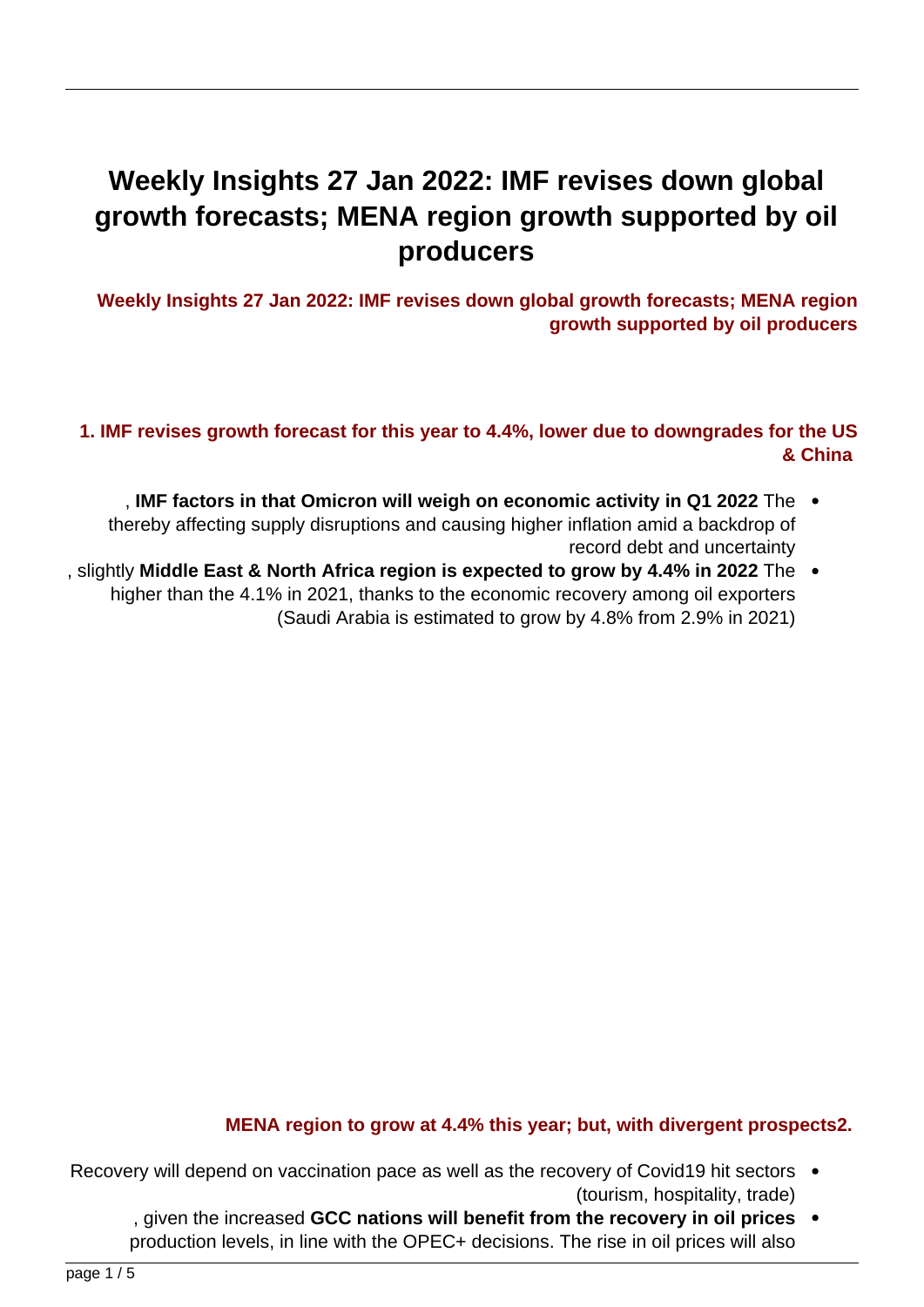support overall fiscal balances, though fiscal consolidation is being undertaken in a few (e.g. Oman, Saudi Arabia)

- , with Egypt the brighter Oil importing nations are likely to growth by 4%+ this year spot among them. Given ongoing reforms, Egypt is expected to grow by 5.6% in 2022
- , supported by the financial sector has been quite resilient during the pandemic The fiscal and monetary stimulus measures rolled out by governments in the region. Many gradual have extended few policies (like loan deferrals) till mid-2022, allowing for a -. Potential vulnerabilities once support is withdrawn include non-withdrawal of support erforming loans, deteriorated asset quality etc.
	- **recovery to pre-pandemic levels** was severely hit during the pandemic and Labour  $\bullet$ . The more imported labour-dependent GCC will take longer in the MENA region nations had seen a significant outflow during the early months of the pandemic have seen a reversal in fortune, thanks to multiple incentives (including longer-term visas, changes to labour laws etc).
	- **emergence of other Covid19 variants + supply chain disruptions (due to Risk factors:** China's zero-Covid policy) & resultant inflation + more aggressive tightening from the Fed (risks to global financial conditions, reverse capital flows) + rising geopolitical  $t$ ensions + social unrest + climate-related risks

## **Global preliminary manufacturing PMIs3.**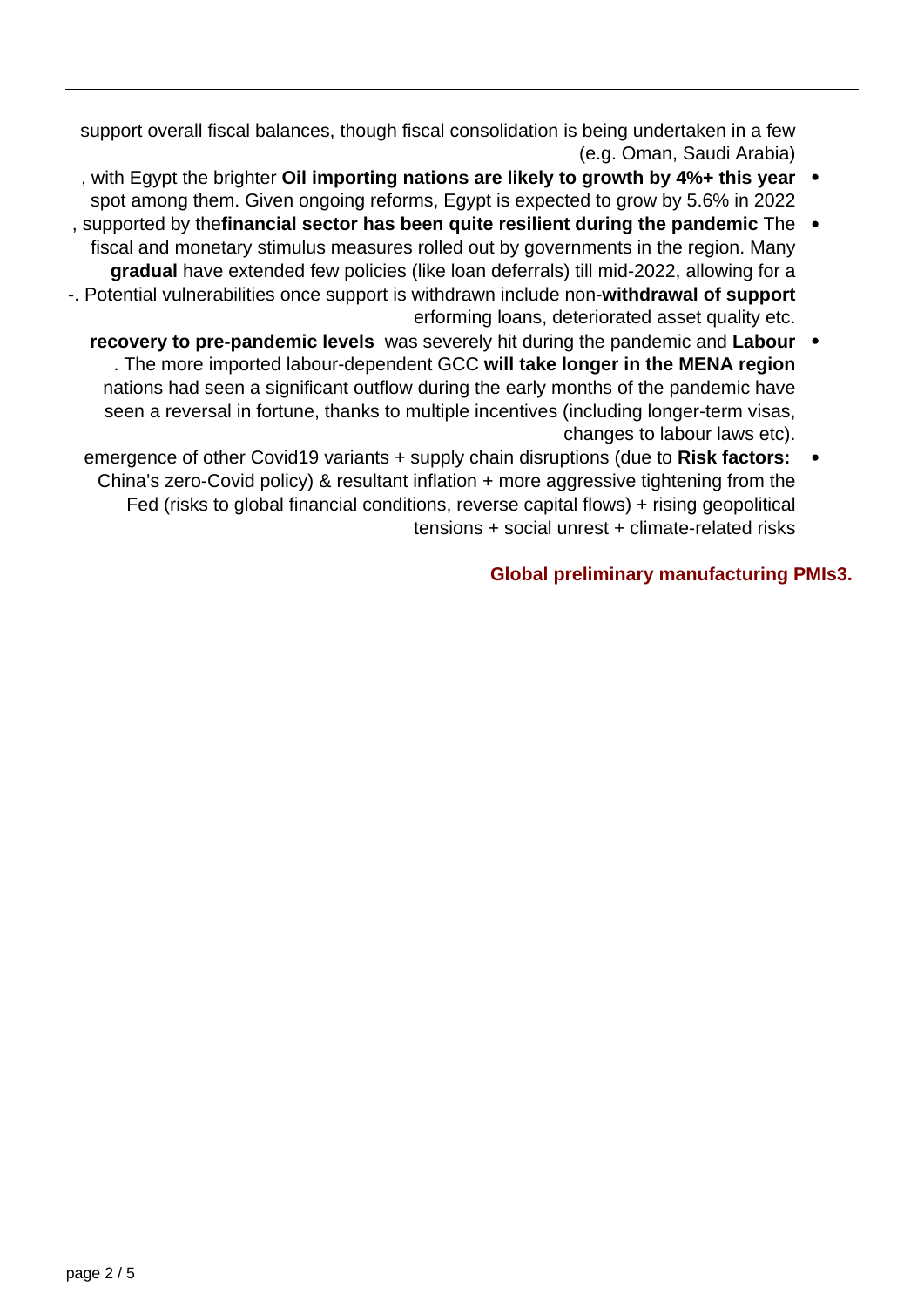|               | US   | Germany | EU   | UK   | Japan | China | India |
|---------------|------|---------|------|------|-------|-------|-------|
| <b>Jan-19</b> | 54.9 | 49.7    | 50.6 | 52.8 | 50.3  | 48.3  | 53.9  |
| <b>Feb-19</b> | 53.0 | 47.6    | 49.5 | 52.1 | 48.9  | 49.9  | 54.3  |
| <b>Mar-19</b> | 52.4 | 44.1    | 48.3 | 55.1 | 49.2  | 50.8  | 52.6  |
| Apr-19        | 52.6 | 44.4    | 48.4 | 53.1 | 50.2  | 50.2  | 51.8  |
| <b>May-19</b> | 50.5 | 44.3    | 47.9 | 49.4 | 49.8  | 50.2  | 52.7  |
| <b>Jun-19</b> | 50.6 | 45.0    | 47.6 | 48.0 | 49.3  | 49.4  | 52.1  |
| <b>Jul-19</b> | 50.4 | 43.2    | 46.6 | 48.0 | 49.4  | 49.9  | 52.5  |
| <b>Aug-19</b> | 50.3 | 43.5    | 47.1 | 47.4 | 49.3  | 50.4  | 51.4  |
| $Sep-19$      | 51.1 | 41.7    | 46.0 | 48.3 | 48.9  | 51.4  | 51.4  |
| <b>Oct-19</b> | 51.3 | 42.1    | 46.2 | 49.6 | 48.4  | 51.7  | 50.6  |
| <b>Nov-19</b> | 52.6 | 44.1    | 47.0 | 48.9 | 48.9  | 51.8  | 51.2  |
| <b>Dec-19</b> | 52.4 | 43.7    | 46.4 | 47.5 | 48.4  | 51.5  | 52.7  |
| $Jan-20$      | 51.9 | 45.3    | 48.1 | 50.0 | 48.8  | 51.1  | 55.3  |
| <b>Feb-20</b> | 50.7 | 48.0    | 49.1 | 51.7 | 47.8  | 40.3  | 54.5  |
| Mar-20        | 48.5 | 45.4    | 44.3 | 47.8 | 44.8  | 50.1  | 51.8  |
| Apr-20        | 36.1 | 34.5    | 33.4 | 32.6 | 41.9  | 49.4  | 27.4  |
| $May-20$      | 39.8 | 36.6    | 39.5 | 40.7 | 38.4  | 50.7  | 30.8  |
| $Jun-20$      | 49.8 | 45.2    | 47.4 | 50.1 | 40.1  | 51.2  | 47.2  |
| $Jul-20$      | 50.9 | 51.0    | 51.7 | 53.3 | 45.2  | 52.8  | 46.0  |
| Aug- $20$     | 53.1 | 52.2    | 51.6 | 55.2 | 47.2  | 53.1  | 52.0  |
| $Sep-20$      | 53.2 | 56.4    | 53.5 | 54.1 | 47.7  | 53.0  | 56.8  |
| <b>Oct-20</b> | 53.4 | 58.2    | 54.8 | 53.7 | 48.7  | 53.6  | 58.9  |
| $Nov-20$      | 56.7 | 57.8    | 53.8 | 55.6 | 49.0  | 54.9  | 56.3  |
| <b>Dec-20</b> | 57.1 | 58.3    | 55.2 | 57.5 | 50.0  | 53.0  | 56.4  |
| $Jan-21$      | 59.2 | 57.1    | 54.8 | 54.1 | 49.8  | 51.5  | 57.7  |
| <b>Feb-21</b> | 58.6 | 60.7    | 57.9 | 55.1 | 51.4  | 50.9  | 57.5  |
| <b>Mar-21</b> | 59.1 | 66.6    | 62.5 | 58.9 | 52.7  | 50.6  | 55.4  |
| Apr-21        | 60.5 | 66.2    | 62.9 | 60.9 | 53.6  | 51.9  | 55.5  |
| $May-21$      | 62.1 | 64.4    | 63.1 | 65.6 | 53.0  | 52.0  | 50.8  |
| $Jun-21$      | 62.1 | 65.1    | 63.4 | 63.9 | 52.4  | 51.3  | 48.1  |
| <b>Jul-21</b> | 63.4 | 65.9    | 62.8 | 60.4 | 53.0  | 50.3  | 55.3  |
| Aug- $21$     | 61.1 | 62.6    | 61.4 | 60.3 | 52.7  | 49.2  | 52.3  |
| $Sep-21$      | 60.7 | 58.4    | 58.6 | 57.1 | 51.5  | 50.0  | 53.7  |
| $Oct-21$      | 58.4 | 57.8    | 58.3 | 57.8 | 53.2  | 50.6  | 55.9  |
| $Nov-21$      | 58.3 | 57.4    | 58.4 | 58.1 | 54.5  | 49.9  | 57.6  |
| <b>Dec-21</b> | 56.7 | 57.4    | 58.0 | 57.9 | 54.3  | 50.9  | 55.5  |
| $Jan-22$      | 55.0 | 60.5    | 59.0 | 56.9 | 54.6  |       |       |

## **Heatmap of Manufacturing PMIs**

Source: Refinitiv Datastream, Nasser Saidi & Associates

- **affected manufacturing PMIs in Jan** The Omicron variant seems to have . -(given restrictions on face-to-substantially less when compared to services sector ace meetings, gatherings + staff absences due to Covid/ close contacts)
- improved Fewer supply shortages and easing shipping delays seem to have . except in the US and UK, all others have seen a slight **perception of manufacturers;** uptick in the preliminary PMI reading for Jan 2022
- , given Inflation however looks on track to increase further in the coming months . the input and output prices tracked.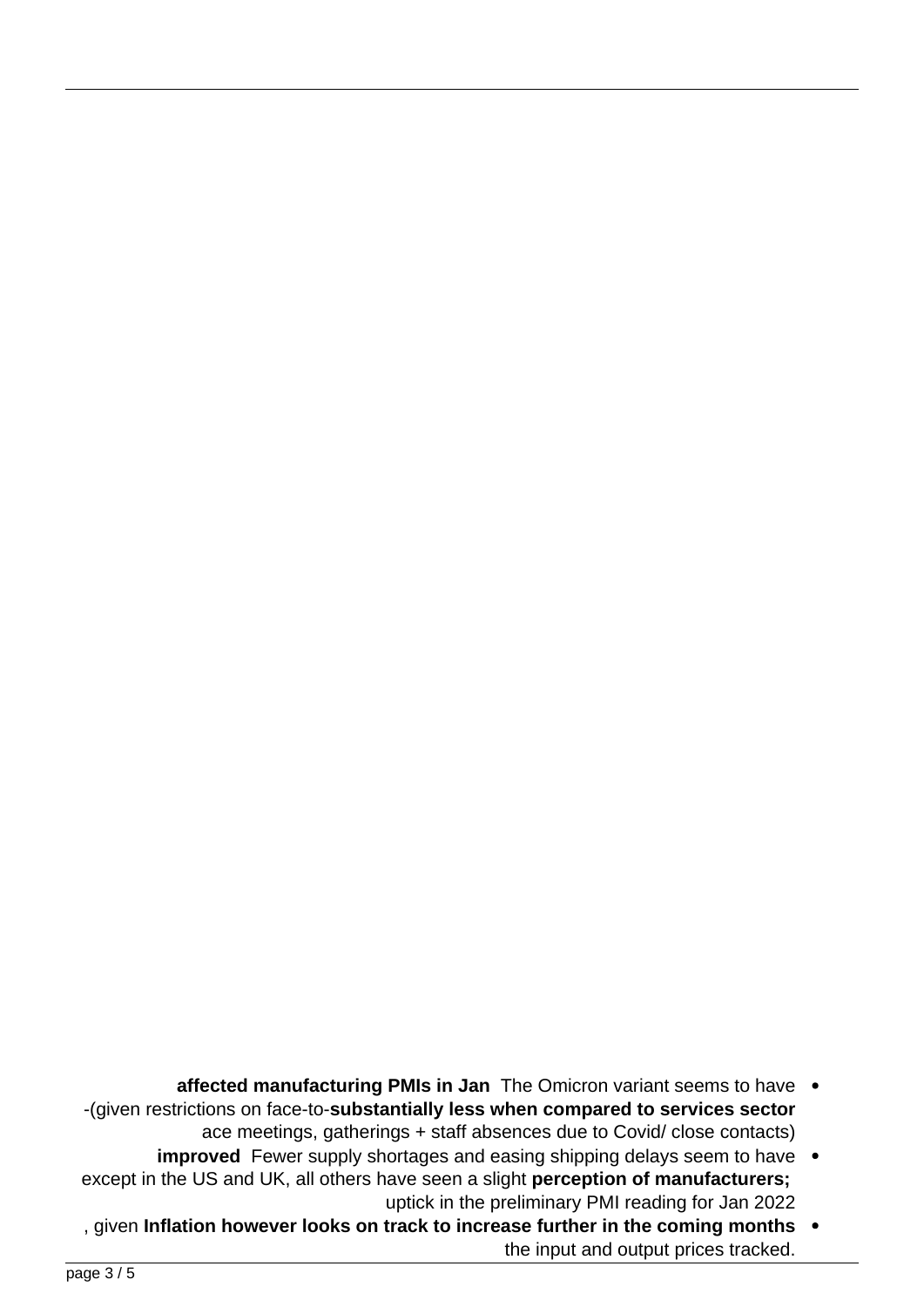With Covid19 cases having peaked in many European nations, easing of restrictions (in  $\bullet$ many cases gradual) are underway & will likely support a recovery in economic activity by Feb-Mar 2022.



## **Supply Chain Pressures seem to be easing from previous highs4.**

## **Global Supply Chain Pressure Index**

**Source: Federal Reserve Bank of New York.** 

- -shows that though above pre-**Global Supply Chain Pressure Index** The Fed's andemic levels, there has been signs of an easing
- (tracks cost of shipping raw materials) has come down significantly **Baltic Dry Index** (which tracks container shipping rates) is rising again (after a few **Harpex index** though weeks of decline) after Omicron hit
	- now (vs Average price to move air cargo is about 3-5 times higher than ocean 13-15X pre-pandemic)



Source: Cargo Chartbook Q4 2021, IATA Economics